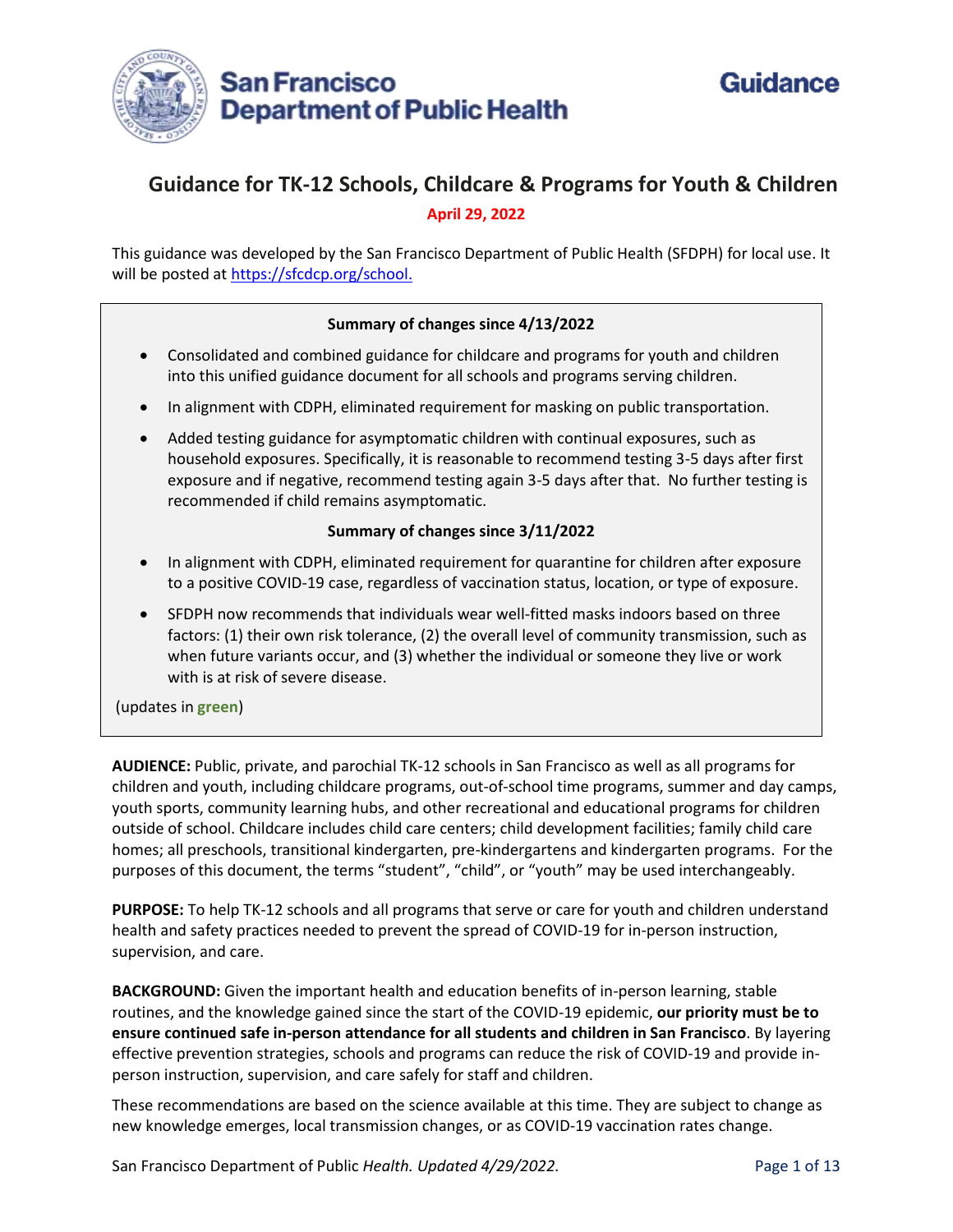# Contents

| When a child reports an exposure to COVID-19 outside of school or program 12 |  |
|------------------------------------------------------------------------------|--|
|                                                                              |  |
|                                                                              |  |
|                                                                              |  |
|                                                                              |  |
|                                                                              |  |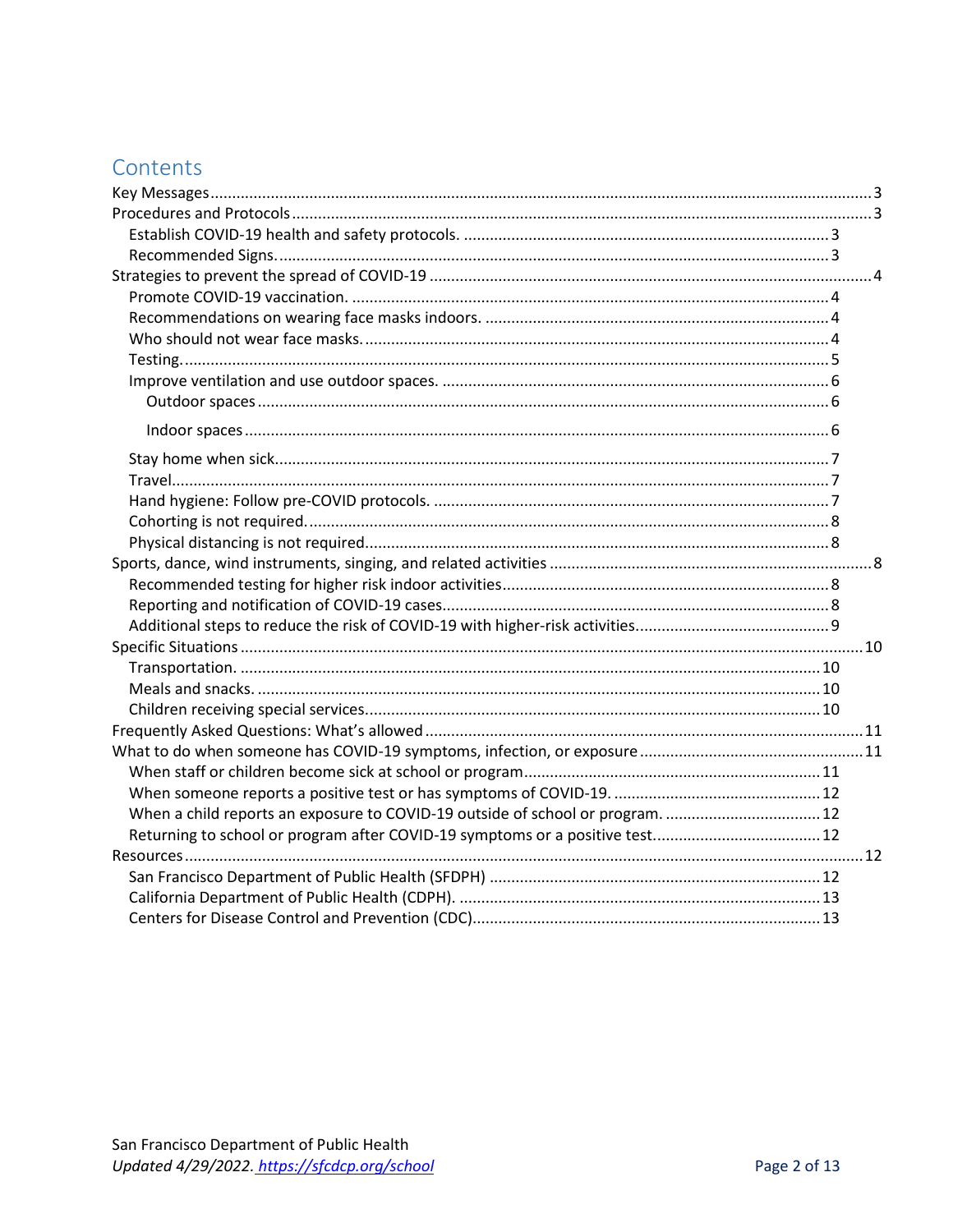### <span id="page-2-0"></span>Key Messages

- **Vaccination and boosters of staff, eligible children, and household members for COVID-19 is one of the most effective ways to decrease the risk of COVID-19 in schools and programs.** Up-to-date vaccinated adults and eligible children also provide protection to younger children who are not yet eligible for vaccination.
- **In-person attendance is crucial** to children's physical and mental health as well as their learning and social-emotional development. Measures to prevent the spread of COVID-19 must consider and prioritize children's access to safe and full in-person programming, keeping them in school, childcare, and enrichment programs as much as possible and limiting unnecessary missed days.

## <span id="page-2-1"></span>Procedures and Protocols

## <span id="page-2-2"></span>Establish COVID-19 health and safety protocols.

- **Designate a COVID-19 staff or liaison** to be the single point of contact at each site for questions, concerns, or exposures. This person will also serve as a liaison to SFDPH.
- **Create a plan** describing what your school or program will do to follow the requirements in this guidance and any relevant Health Directives or Orders, including Health Directive No. 2020-33 "Required Best Practices for Schools" and Health Directive No. 2020-14 "Required Best Practices for Childcare Providers", both which can be found at <https://www.sfdph.org/dph/alerts/coronavirus-health-directives.asp>
	- o Update your plan regularly to reflect changes in COVID-19 guidance and local transmission.
	- o **Share your plan** on your website and with staff, families, and other members of your community.
- **Establish written protocols** for what your school or program will do if someone at your site is exposed to COVID-19, has symptoms of COVID-19, and/or tests positive for COVID-19.
- Employers must follow Cal/OSHA COVID-19 Prevention Emergency Temporary Standards, at <https://www.dir.ca.gov/dosh/coronavirus/ETS.html>
- Licensed childcare providers must also follow requirements in CDSS and CCLD provider information notices.
- Do not exclude children and youth because of medical conditions that may increase their risk of severe COVID-19. Let the child's medical team and family decide if it's safe for them to attend.

### <span id="page-2-3"></span>Recommended Signs.

Programs may post the following signs, availabl[e here](http://sf.gov/outreach-toolkit-coronavirus-covid-19) in different sizes and colors:

- Post at all public entrances: **[Best practices for COVID-19 prevention](https://sf.gov/sites/default/files/2021-06/BestPractices-8.5x11-060921.pdf)**
- Post in staff break rooms and other staff areas: **[Get Vaccinated, SF!](https://sf.gov/sites/default/files/2021-06/GetVaccinated-white-8.5x11-060821.pdf)**

Signs are available in different sizes and colors a[t sf.gov/outreach-toolkit-coronavirus-covid-19.](https://sf.gov/outreach-toolkit-coronavirus-covid-19) The toolkit also has a variety of signs, posters, and fact sheets on COVID-19.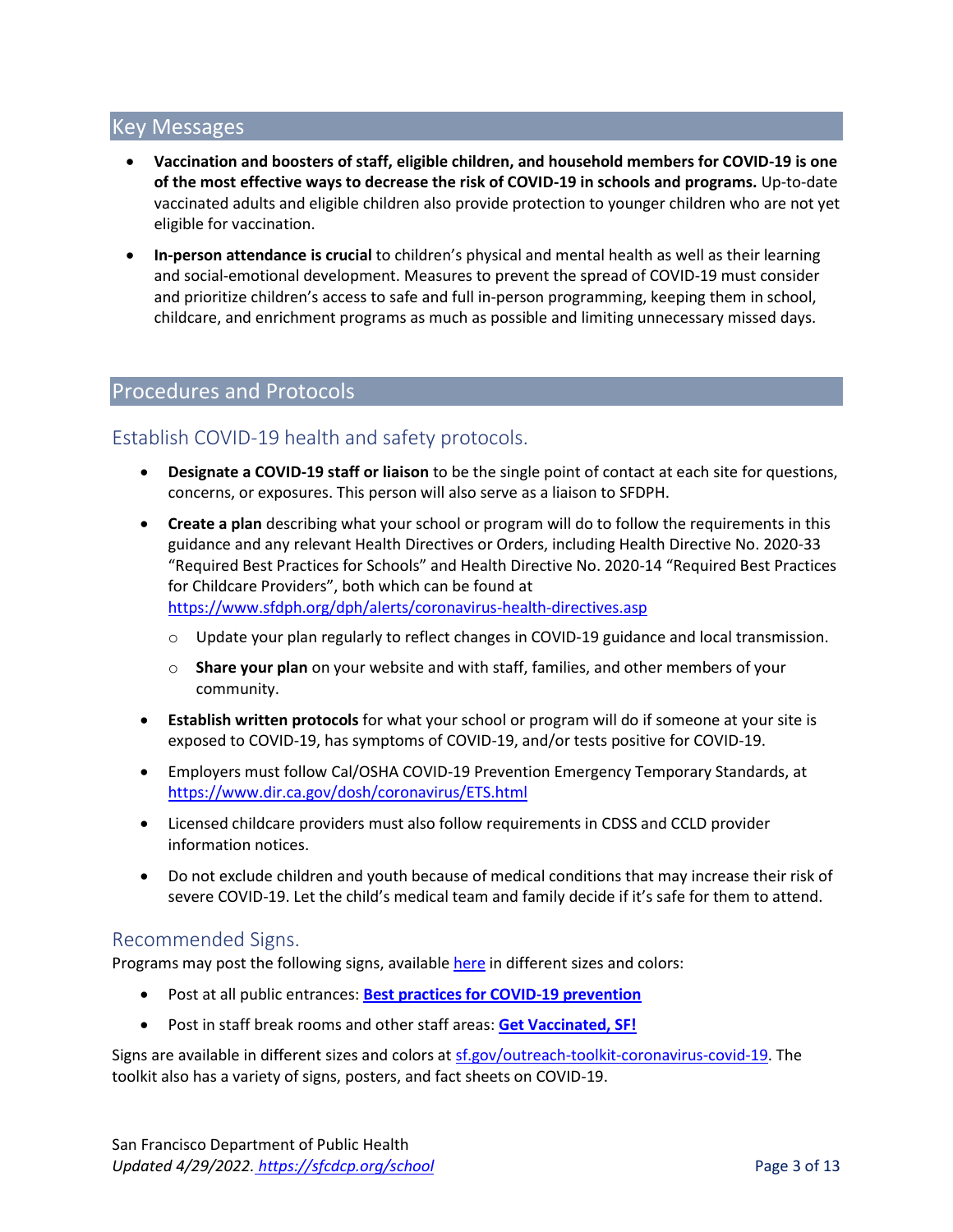## <span id="page-3-0"></span>Strategies to prevent the spread of COVID-19

## <span id="page-3-1"></span>Promote COVID-19 vaccination.

- Encourage COVID-19 vaccination for staff, volunteers, children old enough to be vaccinated, and family members.
- **Limit non-essential visitors who are not fully vaccinated**, including volunteers and activities involving external groups.

## <span id="page-3-2"></span>Recommendations on wearing face masks indoors.

*Face masks can keep infection from spreading, by trapping respiratory droplets and aerosols before they can travel through the air and help prevent someone from getting infected. They are a proven prevention strategy in indoor spaces.*

For this guidance[, face masks](https://www.cdc.gov/coronavirus/2019-ncov/prevent-getting-sick/about-face-coverings.html) includes cloth face coverings that cover the mouth **and** nose.

#### What does it mean to be "up-to-date" for COVID-19?

To be "up-to-date" you are either (a) two weeks past completing the full initial course of vaccines—either two doses of Moderna or Pfizer or one dose of a Johnson & Johnson vaccine AND (b) immediately after receiving a Booster of any type once a person is eligible for a Booster. Until a person is eligible for a Booster, they are considered Up-to-Date on Vaccination two weeks after completing their primary series.

- Individuals should wear well-fitted masks in indoor settings based on three factors: (1) their own risk tolerance, (2) the overall level of community transmission, such as when future variants occur, and (3) whether the individual or someone they live or work with is at risk of severe disease.
- Masks should be well-fitted and cover the mouth and nose. Scarves and other loose face coverings are not recommended.
- No one can be prevented from wearing a mask as a condition of participation in an activity or entry into school or program, unless wearing a mask would pose a safety hazard (for example, water sports).
- Keep a supply of face masks for people who forget to bring their own.
- Face masks are not required outdoors as the risk of transmission is low in most outdoor settings. They may be considered when people are stationary and in crowded situations like on the sidelines of a game or spectators in the stands.
- Make sure that children wearing face masks do not overheat in hot weather.

<span id="page-3-3"></span>Who should not wear face masks.

- Children under 24 months old must not wear face masks, due to the risk of suffocation.
- People who are unconscious, asleep, or unable to remove a face mask independently.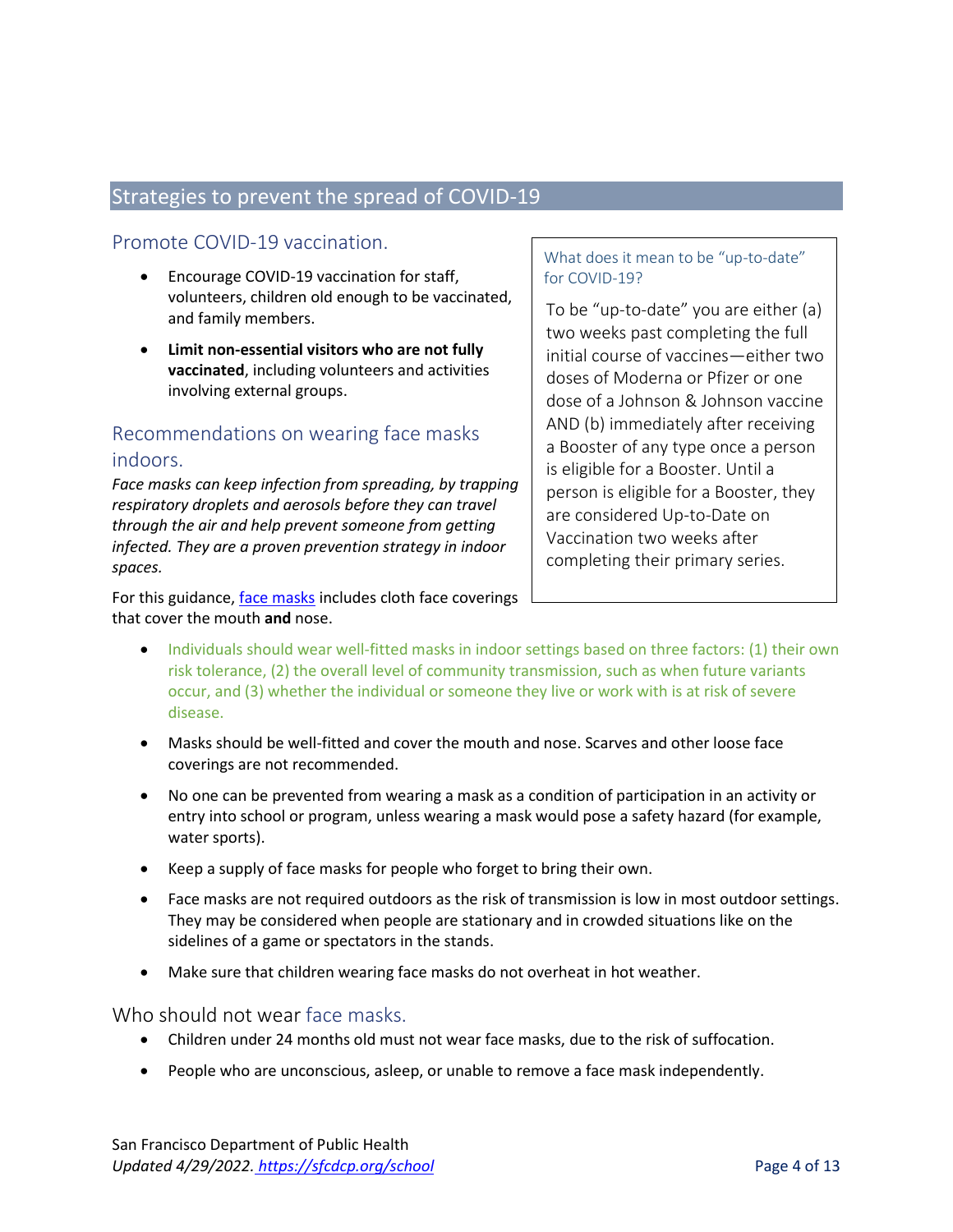For more information on face masks, see [CDPH Face Mask guidance,](https://www.cdph.ca.gov/Programs/CID/DCDC/Pages/COVID-19/guidance-for-face-coverings.aspx) [CDPH TK-12 guidance,](https://www.cdph.ca.gov/Programs/CID/DCDC/Pages/COVID-19/K-12-Guidance-2021-22-School-Year.aspx) [CDPH](https://www.cdph.ca.gov/Programs/CID/DCDC/Pages/COVID-19/Schools-FAQ.aspx)  [Schools Questions and Answers,](https://www.cdph.ca.gov/Programs/CID/DCDC/Pages/COVID-19/Schools-FAQ.aspx) an[d San Francisco Health Order C19-07.](https://www.sfdph.org/dph/alerts/coronavirus-healthorders.asp)

#### <span id="page-4-0"></span>Testing.

*Testing is most useful when people are more likely to be infected, for example, after close contact to someone with COVID-19, with higher-risk activities like indoor sports, and when community levels of COVID-19 are high. Testing is less useful when the chance of infection is low, for example, for people who are fully vaccinated for COVID-19, with low-risk activities like classroom instruction, and when community levels of COVID-19 are low.* 

- In alignment with CDPH [Health Order for TK-12 Schools,](https://www.cdph.ca.gov/Programs/CID/DCDC/Pages/COVID-19/Order-of-the-State-Public-Health-Officer-Vaccine-Verification-for-Workers-in-Schools.aspx?TSPD_101_R0=087ed344cfab20004f832bb48cdfe5762eb81e3b6c4cfeb5042cf54a3b120a8afb08c32c9b1309a108b99365181430003b2c3752d409f59cf44716e364f04f2671417b5b16e12a00de3c1cd73346a13f12597a52d7b6b90f30279e1f64fcfb3a) SFDPH **requires** regular once weekly testing of:
	- o On-site **TK-12 school** personnel who are **not vaccinated** for COVID-19, including volunteers, interns, and student teachers.
		- $\circ$  Testing must be at least once weekly with PCR, other nucleic acid amplification test (NAAT), or an antigen test.
		- o If personnel decline testing, the school must not allow them on campus.
		- $\circ$  Unvaccinated personnel must either sign a release of information for test results to be shared with the school or commit to notifying the school within 1 hour of a positive or inconclusive result, and within 24 hours of a negative result.
		- o Unvaccinated individuals who have a documented COVID-19 infection (for example either with a doctor's note or a confirmed test) in the previous 90 days may be exempted from testing for 90 days from the date of infection. They should resume screening testing after 90 days.
	- $\circ$  Schools must keep a log of all test results. For tests not done by the school, verify results (i.e., by viewing an electronic or paper copy of the negative result or note from the test site or clinic, with the person's name and date tested).
- In alignment with CDPH, SFDPH **strongly recommends** testing for the following groups across all schools, childcare, and programs for youth:
	- o All people with symptoms of COVID-19 or close contact to someone with COVID-19, even if they have been vaccinated for COVID-19.
	- o Weekly testing for all participants and personnel who participate in indoor activities that are higher-risk for transmission due to heavy breathing or exertion (like sports or playing wind instruments) if masks are not worn, regardless of vaccination status. People who have had COVID-19 in the last 90 days are excluded from this recommendation. For more information, see *[CDPH K-12 Schools Guidance](https://www.cdph.ca.gov/Programs/CID/DCDC/Pages/COVID-19/Schools-FAQ.aspx)*.
- SFDPH does not recommend routine testing of the following groups:
	- o Children without COVID-19 symptoms or known exposures who do not participate in highertransmission risk activities.
	- o Vaccinated staff without COVID-19 symptoms or known exposures.
	- $\circ$  Staff and children who had COVID-19 in the last 90 days, confirmed by a test, who do not have symptoms.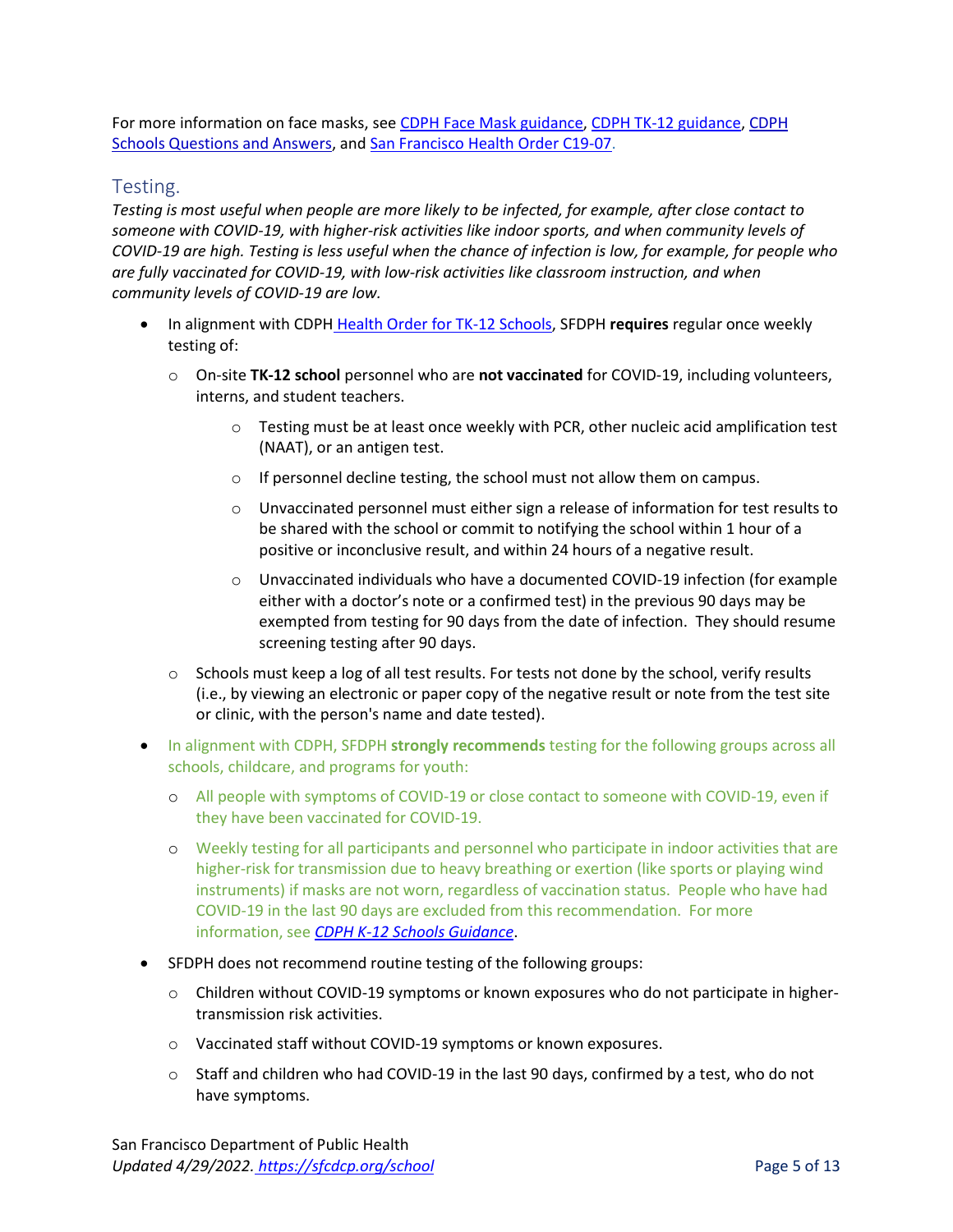### <span id="page-5-0"></span>Improve ventilation and use outdoor spaces.

*Increasing indoor air circulation lowers the risk of infection by "diluting" any infectious respiratory droplets with outdoor air. Being outside is even lower risk.*

#### <span id="page-5-1"></span>Outdoor spaces

- Do as many activities outside as possible, especially snacks/meals and exercise.
- To be considered an outdoor space, structures should meet SFDPH ventilation guidelines for outdoor structures, at [https://www.sfdph.org/dph/COVID-19/Outdoor-Structures.asp.](https://www.sfdph.org/dph/COVID-19/Outdoor-Structures.asp)

#### <span id="page-5-2"></span>Indoor spaces

*Good ventilation decreases the number of respiratory droplets in the air by replacing indoor air with fresh, uncontaminated air and/or filtering infectious droplets out of the air. It is another important measure to prevent COVID-19 transmission indoors.* 

During wildfires or other times when air quality is poor, prioritize maintaining healthy air quality indoors. Your school or program can stay open even if you need to close your windows or decrease outdoor air intake by your ventilation system during these times. Portable air cleaners (HEPA filters) can be helpful.

Review [CDPH Ventilation Guidance.](https://www.cdph.ca.gov/Programs/CID/DCDC/Pages/COVID-19/Interim-Guidance-for-Ventilation-Filtration-and-Air-Quality-in-Indoor-Environments.aspx) General recommendations include:

- Open windows to increase natural ventilation with outdoor air when health and safety allow. When possible, consider also leaving room doors slightly open to promote flow of outdoor air through the indoor space.
- If open windows pose a risk of falls for children, use window locks to keep windows from opening more than 4 inches, or other safety devices to prevent falls.
- Do not prop or wedge open fire doors. Continue to follow fire and building safety requirements.
- If your building has an HVAC system (also called mechanical ventilation, forced air, or central air):
	- $\circ$  Have your HVAC system checked by a professional to make sure that it is working properly.
	- o Open outdoor air dampers and close recirculation dampers ("economizers"). This will maximize the amount of outdoor air that the HVAC system takes in and minimize the amount of indoor air that is recirculated.
	- $\circ$  If you can use higher-efficiency air filters without reducing airflow or damaging your HVAC system, use air filters rated MERV13 or better.
	- o Disable "demand-control ventilation controls" so fans keep running even when a room doesn't need to be heated or cooled.
	- $\circ$  If your HVAC system has a timer, set it to run at least 1-2 hours before the building opens until 2-3 hours after everyone has left the building, including custodial staff.
- If your school or program uses fans, adjust the direction of fans to so that air does not blow from one person's space to another's space.
- Consider portable air cleaners ("HEPA filters").

For more information, see:

• <https://www.cdc.gov/coronavirus/2019-ncov/community/schools-childcare/ventilation.html>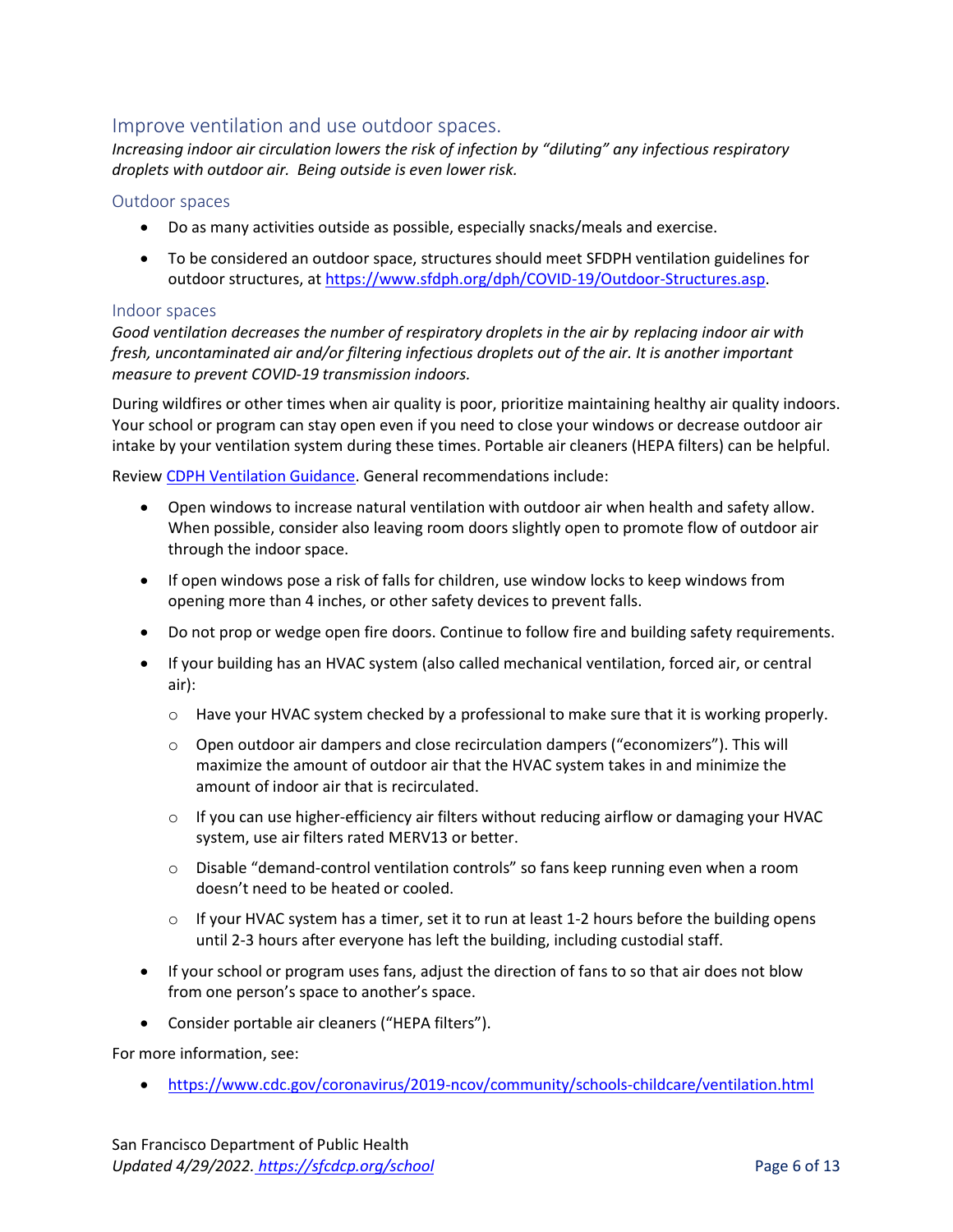## <span id="page-6-0"></span>Stay home when sick.

*Asking people about symptoms after they arrive is not very effective in keeping COVID-19 out of programs. It is more important to tell people to stay home if they are sick.* 

#### **Make sure that staff, volunteers, children, and families know the symptoms of COVID-19. Tell people to stay home if they have symptoms.**

• Give a list of COVID-19 [symptoms](https://www.sfdph.org/dph/files/ig/Parent-Guardian-Health-Check-Handout.pdf) to staff, volunteers, children, and families. Make sure they know to stay home if they have symptoms. **Schools and programs do not have to confirm that people have reviewed the list each day.** 

SFDPH has created a sample handout for families, [For Parents and Guardians: COVID-19 Symptom and Exposure Check,](https://www.sfdph.org/dph/files/ig/Parent-Guardian-Health-Check-Handout.pdf) a[t sfcdcp.org/school](https://sfcdcp.org/school)

- Encourage family members of children and staff to get tested promptly if they have symptoms of COVID-19. This will lower the risk of infection spreading to people in your school or program.
- SFDPH does not recommend temperature checks.

### <span id="page-6-1"></span>Travel.

• SFDPH recommends, but does not require, staff and children to follow CDC recommendations for travel at [https://www.cdc.gov/coronavirus/2019-ncov/travelers/travel-during-covid19.html.](https://www.cdc.gov/coronavirus/2019-ncov/travelers/travel-during-covid19.html)

### <span id="page-6-2"></span>Hand hygiene: Follow pre-COVID protocols.

- Teach and reinforce the importance of washing hands, avoiding contact with one's eyes, nose, and mouth, and covering coughs and sneezes among children and staff.
- Promote hand washing throughout the day, especially before and after eating, after using the toilet, and after handling garbage, or removing gloves.
- Make sure that people have supplies to clean their hands, including soap, paper towels, and/or hand sanitizer with at least 60 percent ethyl alcohol for staff and children who can safely use hand sanitizer.
- Keep hand sanitizer out of the reach of young children and supervise use.
	- o The California Department of Public Health (CDPH) does not recommend hand sanitizer for children under 24 months old.
	- o Call Poison Control at 1 800- 222- 1222 if hand sanitizer is consumed.

Cleaning and disinfection: *Routine disinfection to prevent COVID-19 is no longer recommended for schools and programs. Surfaces are not a significant route of transmission.*

- Cleaning once a day is usually enough to remove potential virus that may be on surfaces.
- Paper-based materials like books and magazines do not need cleaning between uses.
- Outdoor playgrounds do not need cleaning and disinfection between groups.

For more information, see [https://www.cdc.gov/coronavirus/2019-ncov/community/disinfecting](https://www.cdc.gov/coronavirus/2019-ncov/community/disinfecting-building-facility.html)[building-facility.html](https://www.cdc.gov/coronavirus/2019-ncov/community/disinfecting-building-facility.html)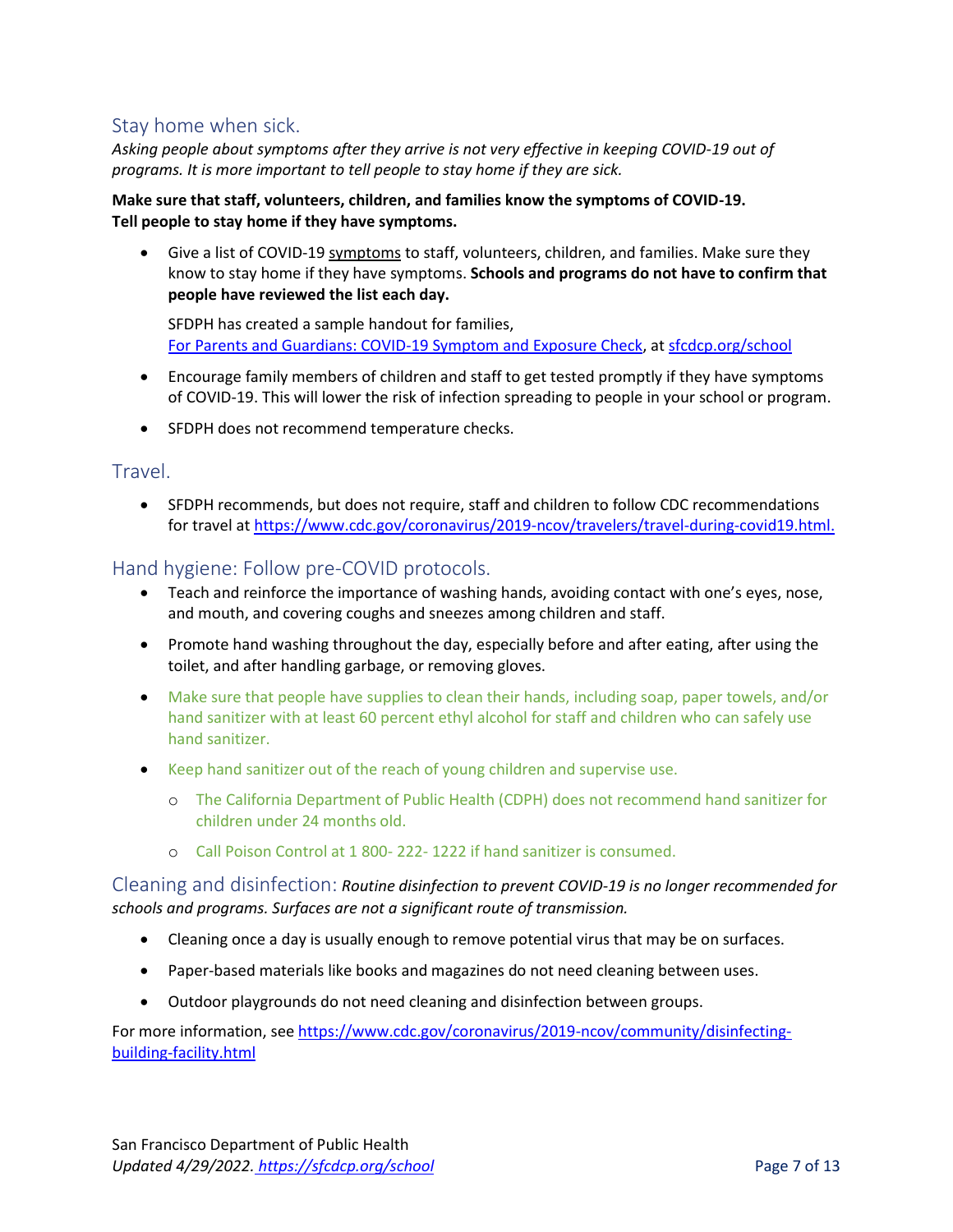## <span id="page-7-0"></span>Cohorting is not required.

*A cohort is a small, stable group with the same staff and children each day. Keeping people in cohorts lowers their exposure risk by limiting the number of people they interact with. It is less important when community transmission is low.* 

SFDPH does not recommend cohorting if it will limit full enrollment for in-person participation. Schools and programs should prioritize full enrollment over strict cohorting.

- Staff and volunteers may work with more than one group and there is no maximum group size.
- Children may participate in more than one group each day.
	- $\circ$  For example, a child can be with a regular group for most of the day, also attend a cooking elective and choose between arts and crafts, dance or sports activities in the afternoon.
- Single-day programs and drop-in programs are allowed. Programs can add new children and youth at any time.

## <span id="page-7-1"></span>Physical distancing is not required.

*Physical distancing decreases the risk of COVID-19 from respiratory droplets. It is less important in settings where vaccination rates are high and spread of COVID-19 is low.* 

• **Physical distancing is no longer required.** Because of the importance of in-person learning, CDC, CDPH, and SFDPH do not recommend physical distancing if it will limit full enrollment.

### <span id="page-7-2"></span>Sports, dance, wind instruments, singing, and related activities

*Sports, dance, and activities involving singing, chanting, shouting, and playing wind instruments are higher risk for COVID-19 because people breathe more air and breathe out more forcefully when doing these activities. The risk is much higher indoors than outdoors, and higher without face masks.*

- These activities are allowed outdoors without face masks.
- As for other school and program activities, individuals may wear well-fitted masks in indoor settings based on three factors: (1) their own risk tolerance, (2) the overall level of community transmission, such as when future variants occur, and (3) whether the individual or someone they live or work with is at risk of severe disease.

### <span id="page-7-3"></span>Recommended testing for higher risk indoor activities

• It is strongly recommended that individuals who participate in indoor activities that are higherrisk for transmission due to heavy breathing or exertion undergo regular COVID-19 testing if masks are not worn, unless they had COVID-19 in the past 90 days (See [Testing\)](#page-4-0).

### <span id="page-7-4"></span>Reporting and notification of COVID-19 cases.

Schools, programs, and event organizers must:

- 1. Inform SFDPH of positive tests within 24 hours, whether detected during on-site testing or communicated to the team or organizer.
- 2. Identify and notify individuals with exposure to a COVID-19 case**, including other teams or referees**.
- 3. If informed by another team of a positive case, identify, and notify contacts on the team, and notify SFDPH of the exposure at [cases.schools@sfdph.org](mailto:cases.schools@sfdph.org).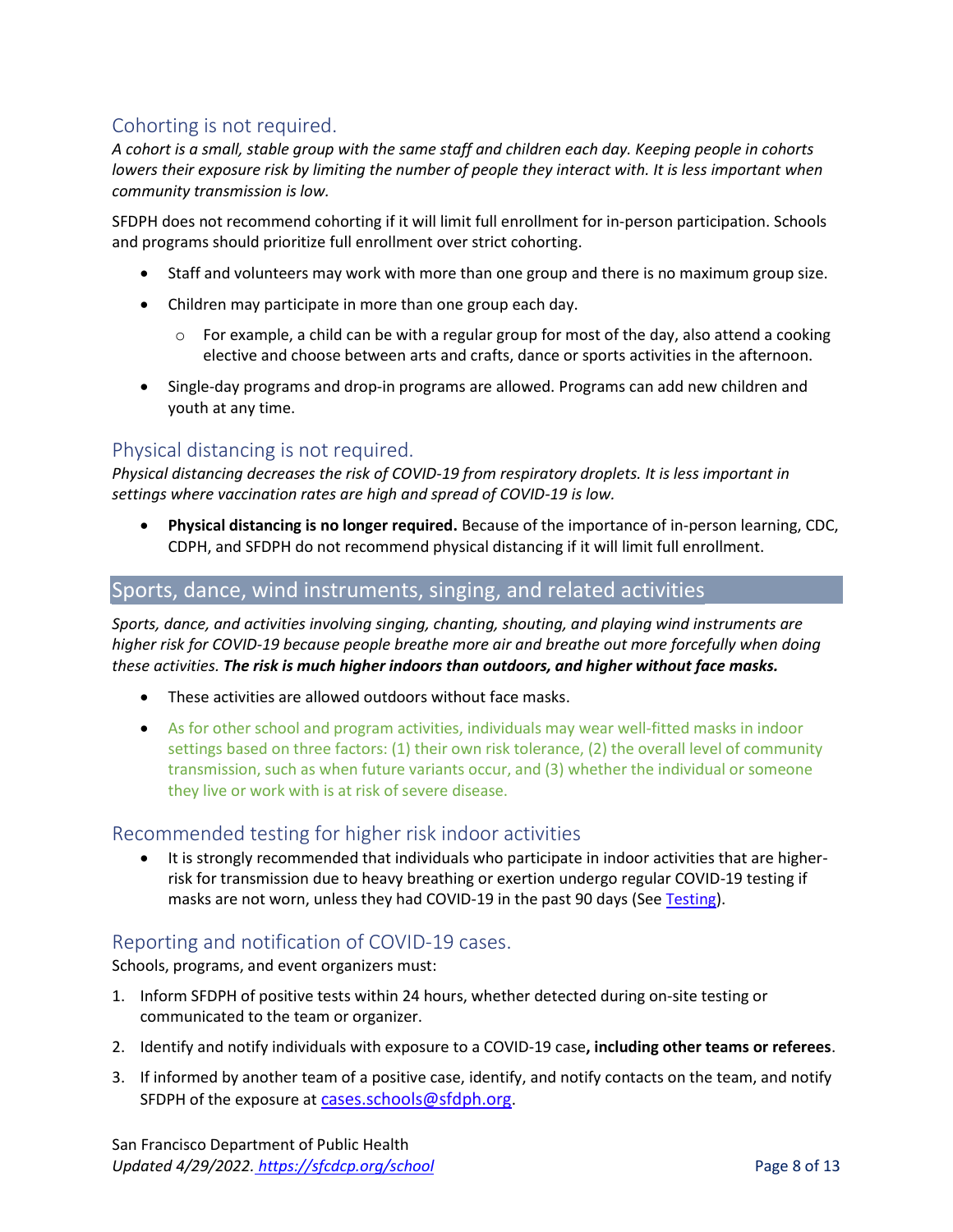4. Leagues and tournaments/multi-team events should establish procedures for notifying other teams and referees of a positive COVID-19 case that occurs during competition.

## <span id="page-8-0"></span>Additional steps to reduce the risk of COVID-19 with higher-risk activities.

#### Strongly encourage or require COVID-19 up-to-date vaccination.

*COVID-19 vaccination is strongly recommended for all participants who are old enough to be eligible for vaccination, as well as coaches, staff and volunteers. Having everyone in your league "up to date" on vaccination will greatly decrease the risk of transmission of the virus among teammates and between teams, and will protect teams against severe illness, hospitalization, and death.* 

- Leagues, teams, and tournaments/events are encouraged to require that all eligible participants and personnel be up to date on vaccination for COVID-19.
- When transmission is high, consider cancelling high-risk sports and extracurricular activities unless all participants are up to date on vaccination, as recommended b[y CDC Guidance for](https://www.cdc.gov/coronavirus/2019-ncov/community/schools-childcare/k-12-guidance.html#indicators)  [COVID-19 Prevention in Schools.](https://www.cdc.gov/coronavirus/2019-ncov/community/schools-childcare/k-12-guidance.html#indicators)

#### Move higher-risk activities outdoors, when practical.

- Exercise, physical conditioning, and training, including practices and games.
- Cheer, stunt, drill team, etc.
- Wind instruments.
- Choir, or any singing.
- Drama and dance.

#### Prevent spread of COVID-19 off the field.

- Remind participants and families that COVID-19 often spreads off-the-field, especially in situations when groups let their guard down and eat or socialize together (post-game parties, locker rooms, carpools).
- Locker rooms are high-risk because they are often crowded and poorly ventilated.
	- o Have players arrive dressed to play as much as possible.
	- $\circ$  Use locker rooms only to change or use the restroom. Don't use the locker room for coaching or pregame, halftime or postgame talks.
	- o Avoid having different teams use a locker room at the same time.
- Follow guidance below fo[r shared transportation.](#page-9-1)

#### Travel.

- When traveling overnight, team members not from the same household should sleep in separate rooms or in consistent groups when feasible.
- Socializing with other teams is strongly discouraged.
- Teams that travel out-of-state or outside the Bay Area are encouraged to follow CDC recommendations fo[r quarantine after travel](https://www.cdc.gov/coronavirus/2019-ncov/travelers/travel-during-covid19.html)*.*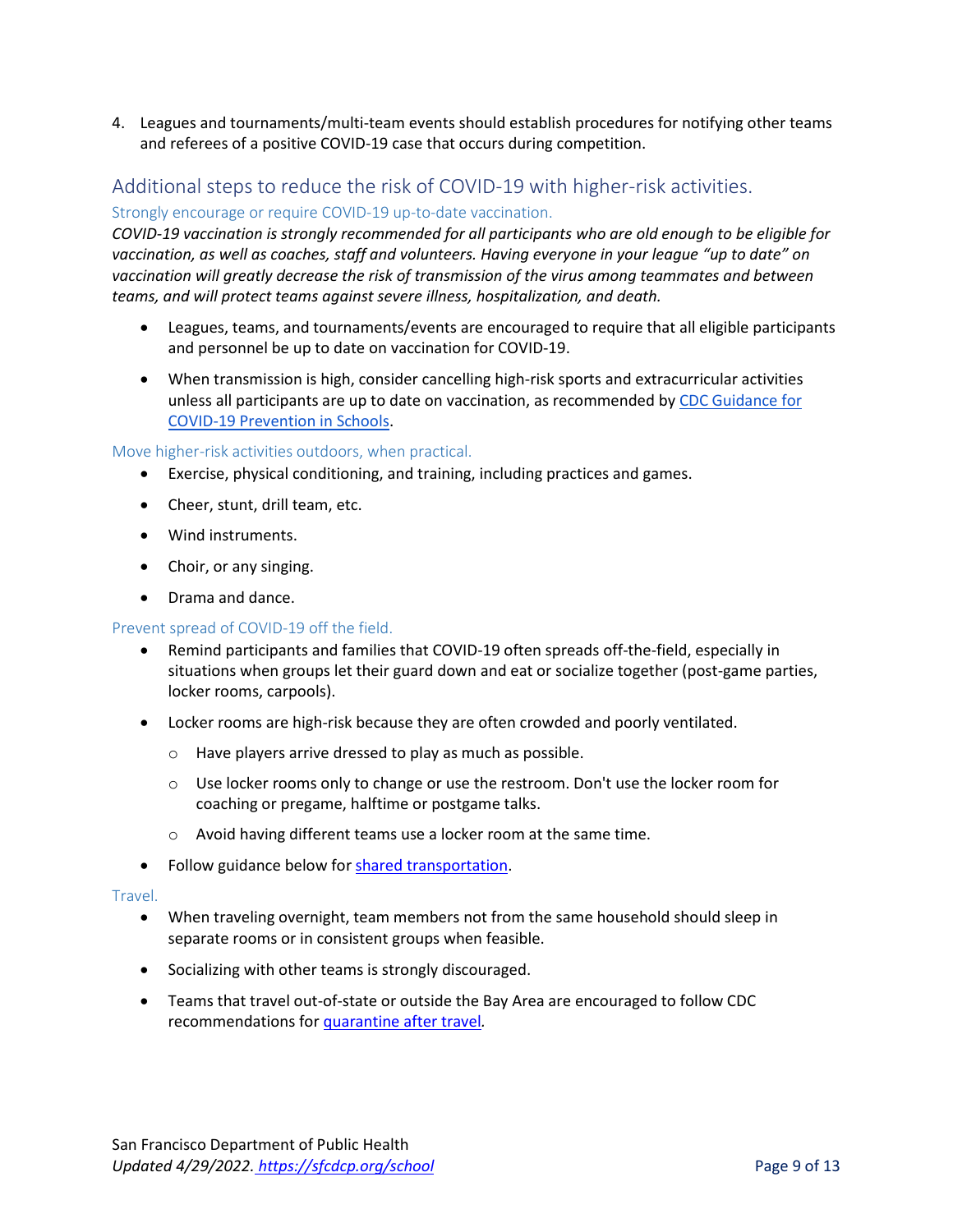## <span id="page-9-0"></span>Specific Situations

### <span id="page-9-1"></span>Transportation.

*Since vehicles are small, enclosed spaces are higher risk of COVID-19 transmission. Biking and walking are lower risk than shared vehicles.*

- Carpools and shared rides
	- $\circ$  Tell staff and families to try to carpool with the same stable group of people.
	- o Open windows. Turn the fan on high, set to outdoor air.
- School/Program Buses and Vans
	- o Individuals may wear well-fitted masks on school or program buses based on three factors: (1) their own risk tolerance, (2) the overall level of community transmission, such as when future variants occur, and (3) whether the individual or someone they live or work with is at risk of severe disease.
	- o Keep vehicle windows open when weather and safety permit.
	- o Turn the fan on high, set to outdoor air.
	- $\circ$  If more than one vehicle is used, for example, for a sports team, have the same people ride together each time, and try to assign groups that already interact with each other to the same vehicle (ex. varsity vs JV, offense vs defense).
	- $\circ$  You do not have to ask riders about symptoms and exposures before they board.
- Walking School Buses
	- o Prioritize pedestrian safety.
	- o Keep a record of staff and children on the walking school bus each day.
	- $\circ$  Outdoor equipment such as walking ropes do not need additional cleaning. Instead, have children and staff wash or sanitize their hands before touching the equipment.

#### <span id="page-9-2"></span>Meals and snacks.

- Eat outdoors when space and weather allow.
- Meals do not need to be individually plated or bagged.
- For food service such as cafeterias, clean frequently touched surfaces. Surfaces that come in contact with food should be washed, rinsed, and sanitized before and after meals.

#### <span id="page-9-3"></span>Children receiving special services.

- Do not exclude children because of medical conditions that may increase their risk of severe COVID-19. Let the child's medical team and family decide if it's safe for them to attend.
- Do not limit access to essential staff that are not school or program employees, such as direct [service providers,](https://www.cdc.gov/coronavirus/2019-ncov/need-extra-precautions/direct-service-providers.html) occupational therapists or physical therapists. Provide accommodations and related services for special education, learning disabilities and medical conditions.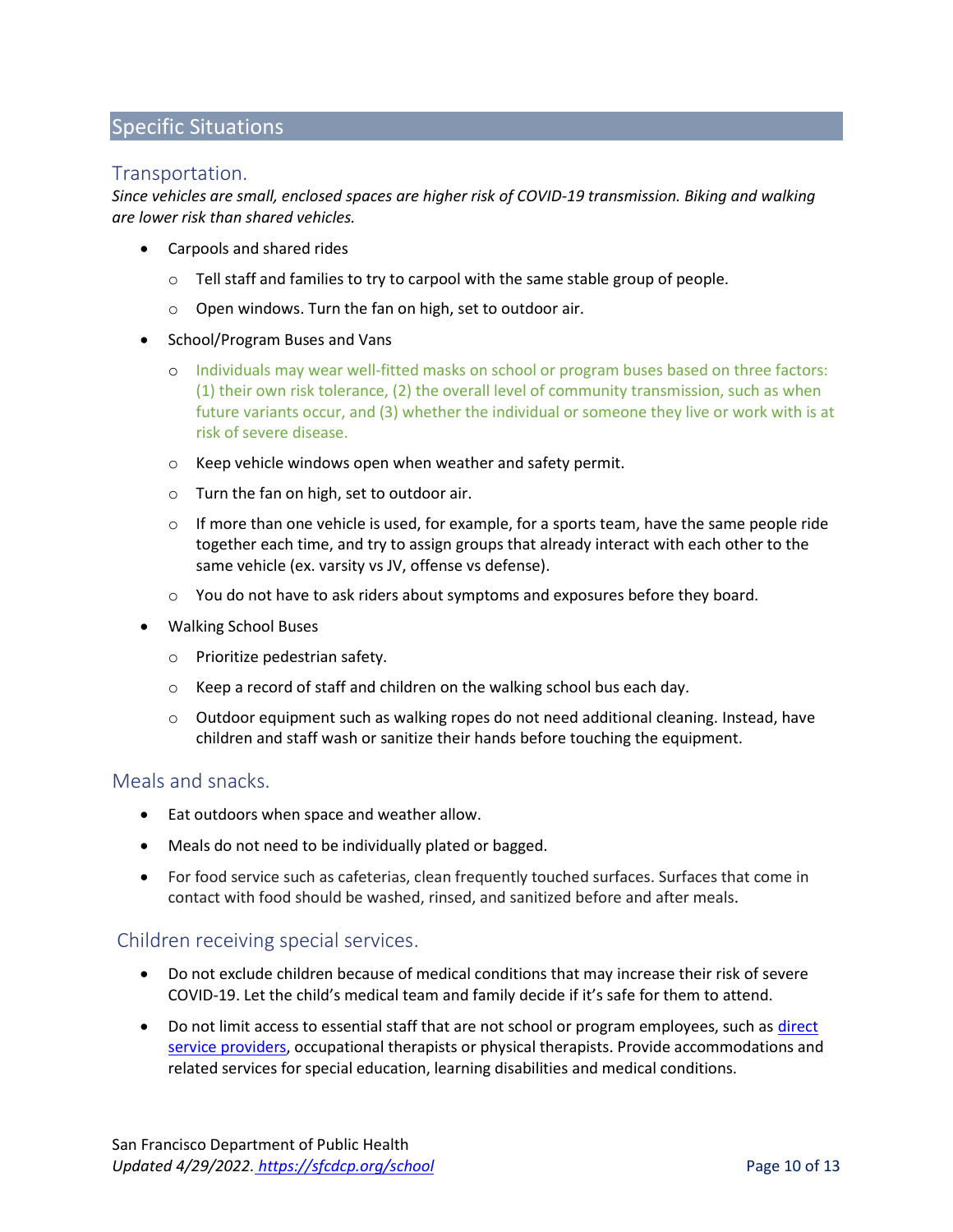- Additional accommodations may be needed for children to safely attend . For example, children may need additional supervision and support around face masks or handwashing.
- When children are unable to attend due to COVID-19 infection or exposure, consider remote video sessions for therapy.

### <span id="page-10-0"></span>Frequently Asked Questions: What's allowed

- Parents and caregivers may enter the building for pick-up and drop-off, even if they are not vaccinated for COVID-19.
- Therapists who are not employees but provide direct services to children onsite, such as ABA providers, occupational therapists, and physical therapists should be allowed to provide services. Providers should also be allowed on-site for vision, hearing, and dental screening.
- Festivals, performances, and other events that involve families; tours; and open houses are allowed. Keep a log of all persons who attend. This will be helpful if someone at an event, tour or open house later tests positive for COVID-19.
- Drinking fountains can be used.
- Children can share toys, computers, books, games, play areas, and area rugs.
- All restrictions on field trips have been removed. You can go on field trips to outdoor or indoor destinations. You may use shared vehicles or public transportation following the guidance outlined in this document. Family-style meals are allowed.
- Brushing children's teeth is allowed. CDC recommends that staff involved in toothbrushing be fully vaccinated for COVID-19.
- You may conduct fire drills.
- If hosting large events, please follo[w CDPH recommendations](https://www.cdph.ca.gov/Programs/CID/DCDC/Pages/COVID-19/Schools-FAQ.aspx) for how to minimize risk of transmission; for example, by requiring vaccinations for all eligible attendees, holding events outdoors whenever possible, making a plan for how to identify close contacts, and so on.

## <span id="page-10-1"></span>What to do when someone has COVID-19 symptoms, infection, or exposure

#### <span id="page-10-2"></span>When staff or children become sick at school or program

- If rapid antigen testing is available on-site, test the person with symptoms:
	- $\circ$  If the test is negative, the staff or child may remain at school or program if they feel well enough. A PCR/NAAT is not needed to confirm the result.
	- o If the test is positive, follow the instructions in the Guide to COVID-19 Infections, Symptoms and Exposures at [Schools and Programs for Children.](https://www.sfdph.org/dph/covid-19/schools-isolation-and-quarantine.asp#steps)
- If rapid antigen testing is not available at school or program:
	- $\circ$  Staff must inform their supervisor and leave work as soon as they can.
	- $\circ$  Send sick children home. Keep children who are waiting to be picked up in a designated isolation space. Children must be wearing masks while they are waiting to be picked up.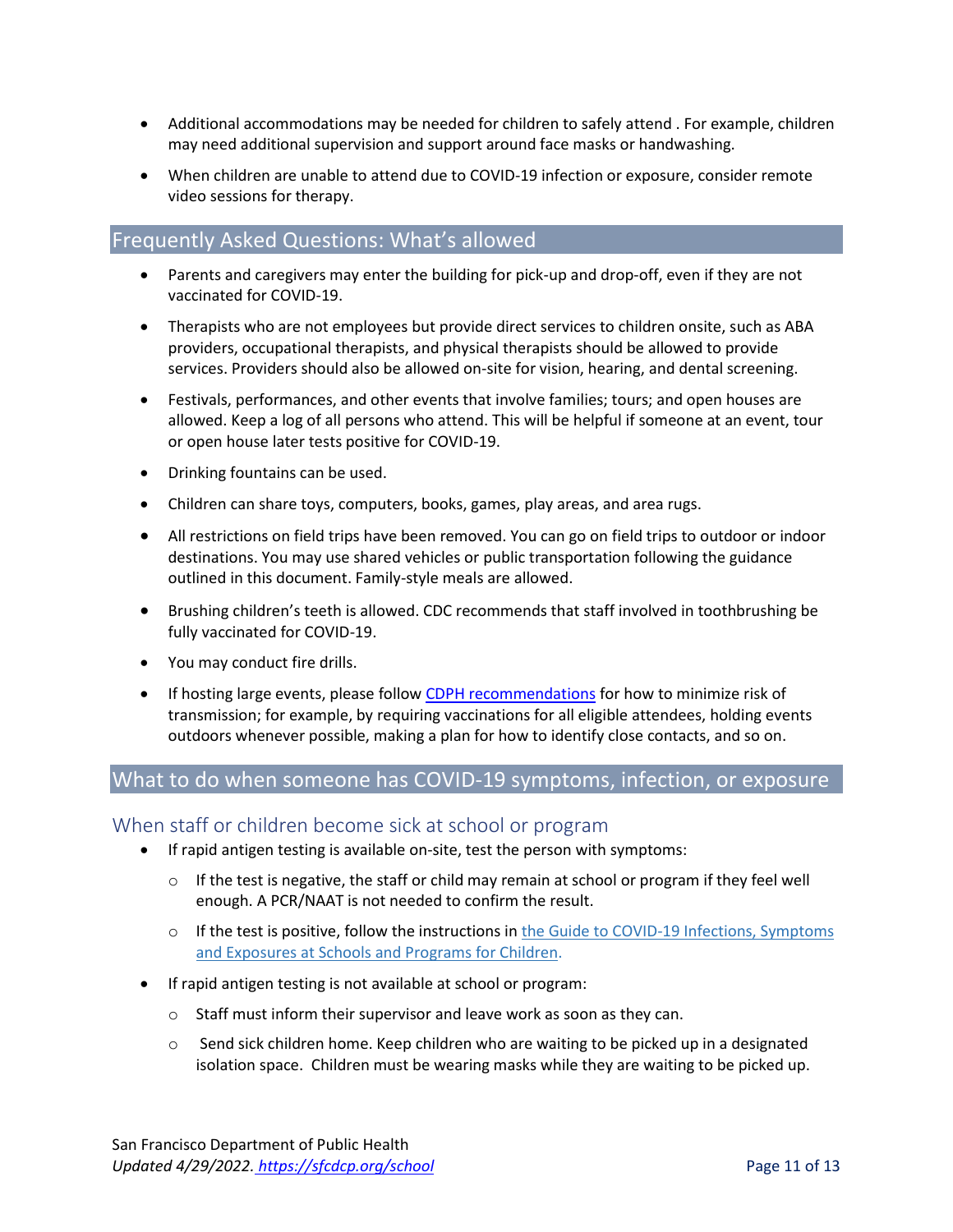### <span id="page-11-0"></span>When someone reports a positive test or has symptoms of COVID-19.

- See the Guide to [COVID-19 Infections, Symptoms and Exposures at Schools and Programs for](https://www.sfdph.org/dph/covid-19/schools-isolation-and-quarantine.asp)  [Children](https://www.sfdph.org/dph/covid-19/schools-isolation-and-quarantine.asp) for what to do if someone tests positive for COVID-19 or has symptoms of COVID-19.
- Schools and programs **must** report COVID-19 cases to SFDPH at **[cases.schools@sfdph.org](mailto:cases.schools@sfdph.org)**. SFDPH staff will work with schools and programs on case management and provide input on next steps, including isolation, quarantine, and outbreak management.

<span id="page-11-1"></span>When a child reports an exposure to COVID-19 outside of school or program.

- It is no longer necessary to require children exposed to COVID-19 outside of the school or program to quarantine at home. If they are asymptomatic, they may return immediately and recommend testing 3-5 days after the exposure.
- It is **strongly recommended** that exposed children over age 2 wear a well-fitting mask whenever feasible for 10 days after exposure and particularly when around others indoors.
- If children become symptomatic, they should isolate at home immediately until their symptoms start to improve and their test result is known.
- For continual exposures, such as those in the household where the child is not isolating away from the person with COVID-19, asymptomatic children are allowed to return to the program throughout the duration of exposure. It is reasonable to recommend testing once 3-5 after initial exposure and, if the test is negative, repeat testing again 3-5 days after the first test. If both tests are negative, no further testing is recommended as long as child remains asymptomatic.

## <span id="page-11-2"></span>Returning to school or program after COVID-19 symptoms or a positive test.

Refer to the Guide [to Isolation and Quarantine for Schools and Programs for Children](https://www.sfdph.org/dph/covid-19/schools-isolation-and-quarantine.asp#return) an[d COVID-19](https://www.sfdph.org/dph/files/ig/covid-decision-tree-children.pdf)  [Schools & Childcare Decision Tree.](https://www.sfdph.org/dph/files/ig/covid-decision-tree-children.pdf)

### <span id="page-11-3"></span>Resources

#### <span id="page-11-4"></span>San Francisco Department of Public Health (SFDPH)

- **SFDPH Schools and Childcare Hub** for COVID-19 consultation and guidance (628) 217-7499 or [cases.schools@sfdph.org](mailto:schoolschildcaresites@sfdph.org)
- COVID-19 guidance for the public, including employers <https://www.sfcdcp.org/covid19>
- COVID-19 guidance for schools at [https://sfcdcp.org/school](https://sfcdcp.org/CovidSchoolsChildcare)
	- "[Guide to COVID-19 Infections, Symptoms and Exposures at Schools and Programs for](https://www.sfdph.org/dph/covid-19/schools-isolation-and-quarantine.asp)  [Children](https://www.sfdph.org/dph/covid-19/schools-isolation-and-quarantine.asp)" ["Parent Handout: Symptom and Exposure Check/Returning to School after Symptoms"](https://www.sfdph.org/dph/files/ig/Parent-Guardian-Health-Check-Handout.pdf)

[COVID-19 Schools & Childcare Decision Tree](https://www.sfdph.org/dph/files/ig/covid-decision-tree-children.pdf)

• Outreach Toolkit for Coronavirus. [https://sf.gov/outreachtoolkitcoronavirusCOVID19](https://sf.gov/outreach-toolkit-coronavirus-covid-19)